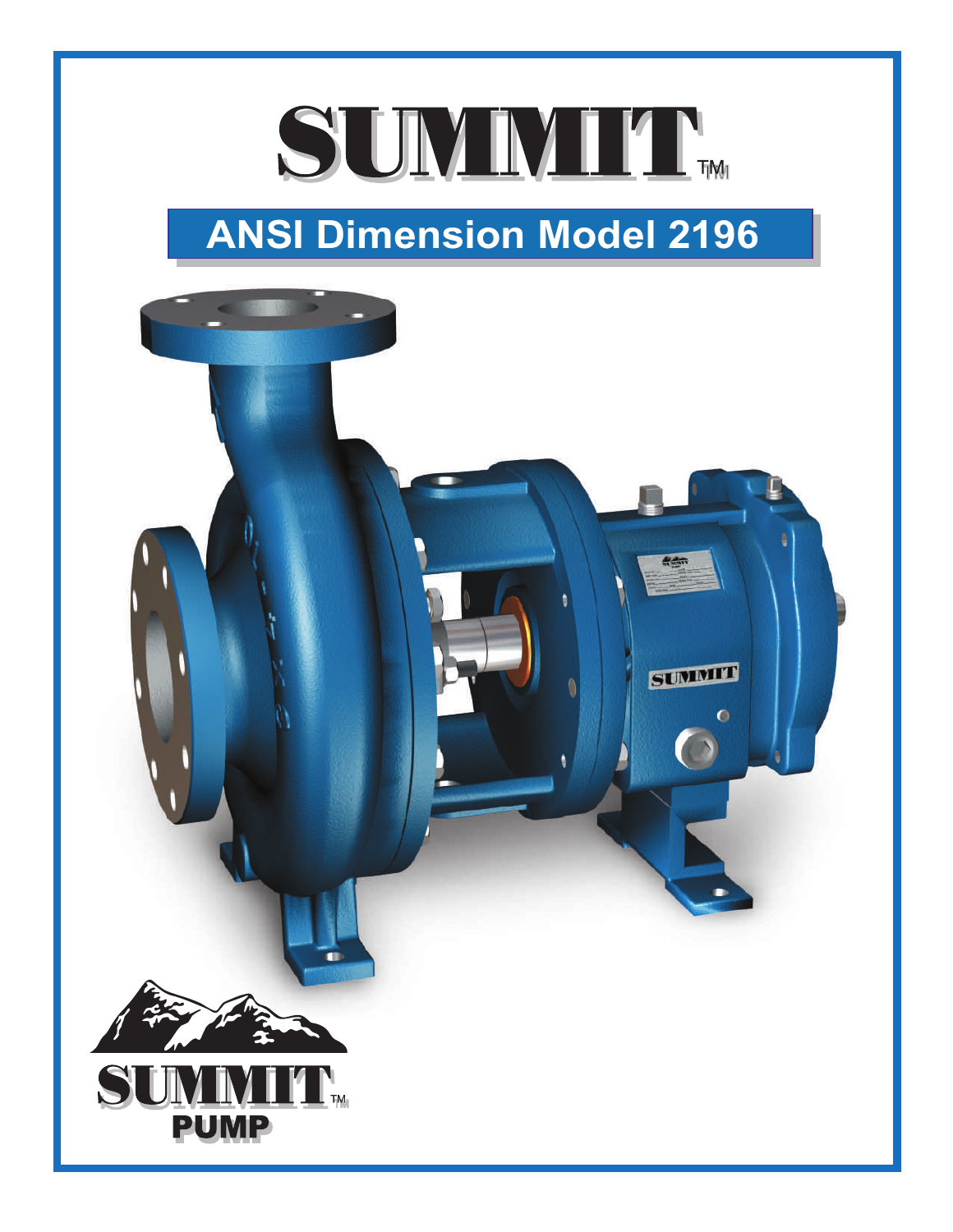### **ANSI Dimension Model 2196 Performance / Sizing Charts**



OPTIONAL: FINNED-TUBE OIL COOLER Can be installed in field

Note: Performance & Sizing curves are provided for reference only. For specific information, contact your distributor or the manufacturer.